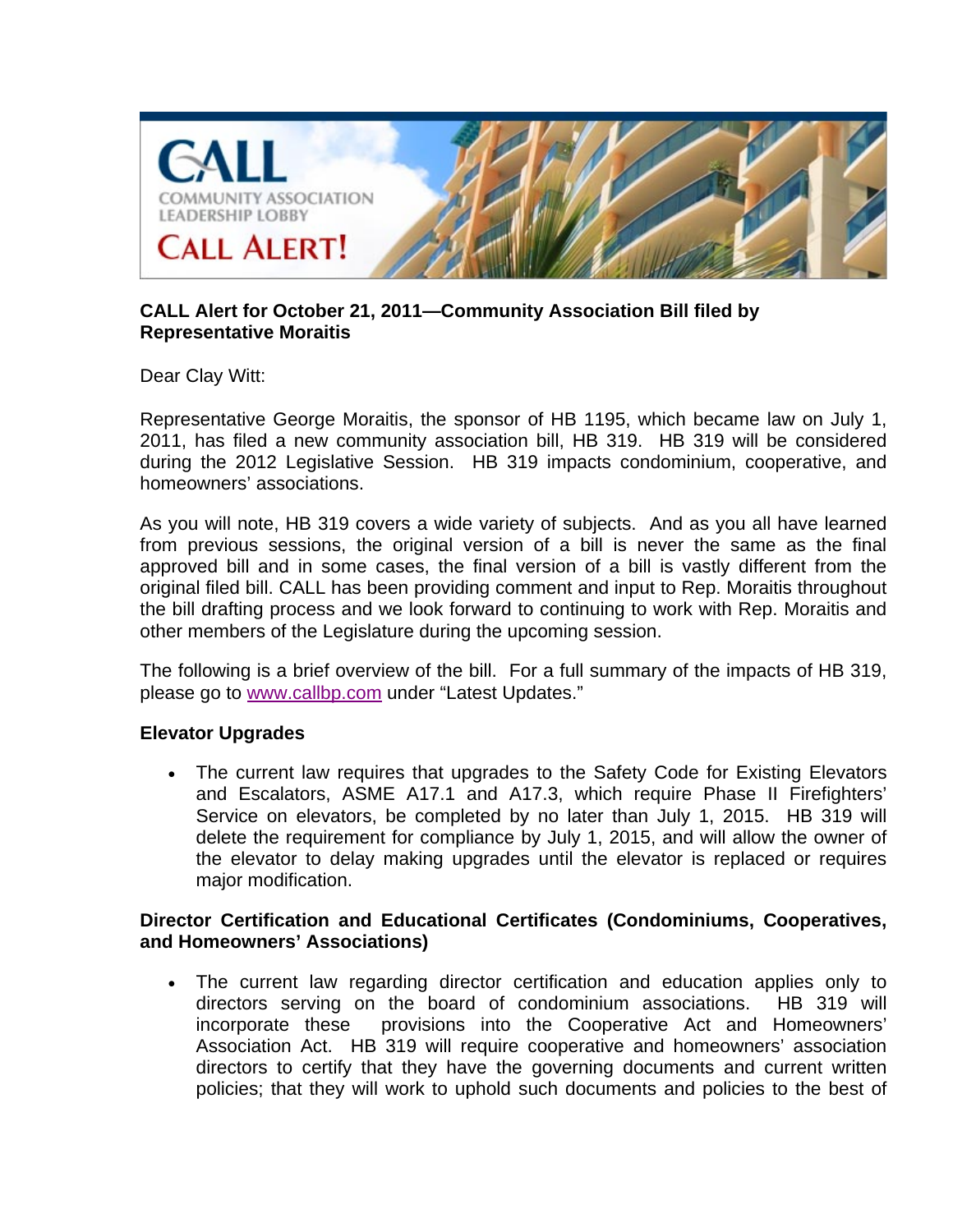their ability; and that they will faithfully discharge their fiduciary responsibility to the association's members. In lieu of the written certification, the newly elected or appointed director may submit a certificate of having satisfactorily completed the educational curriculum administered by an education provider approved by the division within 1 year before or 90 days after the date of election or appointment.

### **Elections (Condominiums, Cooperatives, and Homeowners' Associations)**

 HB 319 provides that any challenge to the election process must be commenced within sixty days after the election results are announced.

# **Recalls (Condominiums, Cooperatives and Homeowners' Associations)**

- HB 319 will allow the unit owner representative to file a petition for arbitration if the board fails to duly notice and hold the required meeting after being served with a recall petition, or fails to file a petition for arbitration challenging the recall. HB 319 will also permit a board member who has been recalled to file a petition for arbitration pursuant to Section 718.1255 challenging the validity of the recall.
- HB 319 also provides that the Division may not accept a petition for recall arbitration when there are 60 or fewer days until the scheduled reelection of the board members sought to be recalled or when 60 or fewer days have not elapsed since the election of the board members sought to be recalled.

#### **Hurricane Protection (Condominiums)**

 The current statute permits the board to install hurricane shutters, impact glass, or code-compliant windows, in certain cases. One of the changes proposed by HB 319 is to also allow the board to install code-compliant doors, in the same manner as is currently allowed with respect to hurricane shutters, impact glass, and codecompliant windows. HB 319 also clarifies the procedures for installing the permitted types of hurricane protection and clarifies when owners with existing hurricane protection are entitled to a credit.

### **Liability for Assessments (Condominiums and Homeowners' Associations)**

- The current law provides that a unit owner is jointly and severally liable with the previous owner for all unpaid assessments. HB 319 amends this to provide that the owner is also liable for late fees, interest, costs, and reasonable attorney fees incurred by the association in its attempt to collect such amounts that came due up to the time of transfer of title.
- HB 319 also deletes the word "superior" from the current version of the statute that says that an association that acquires title to a unit through foreclosure of its lien for assessments is not liable for assessments, etc. that came due before the association's acquisition of title in favor of any other association which holds a lien interest on the unit or parcel.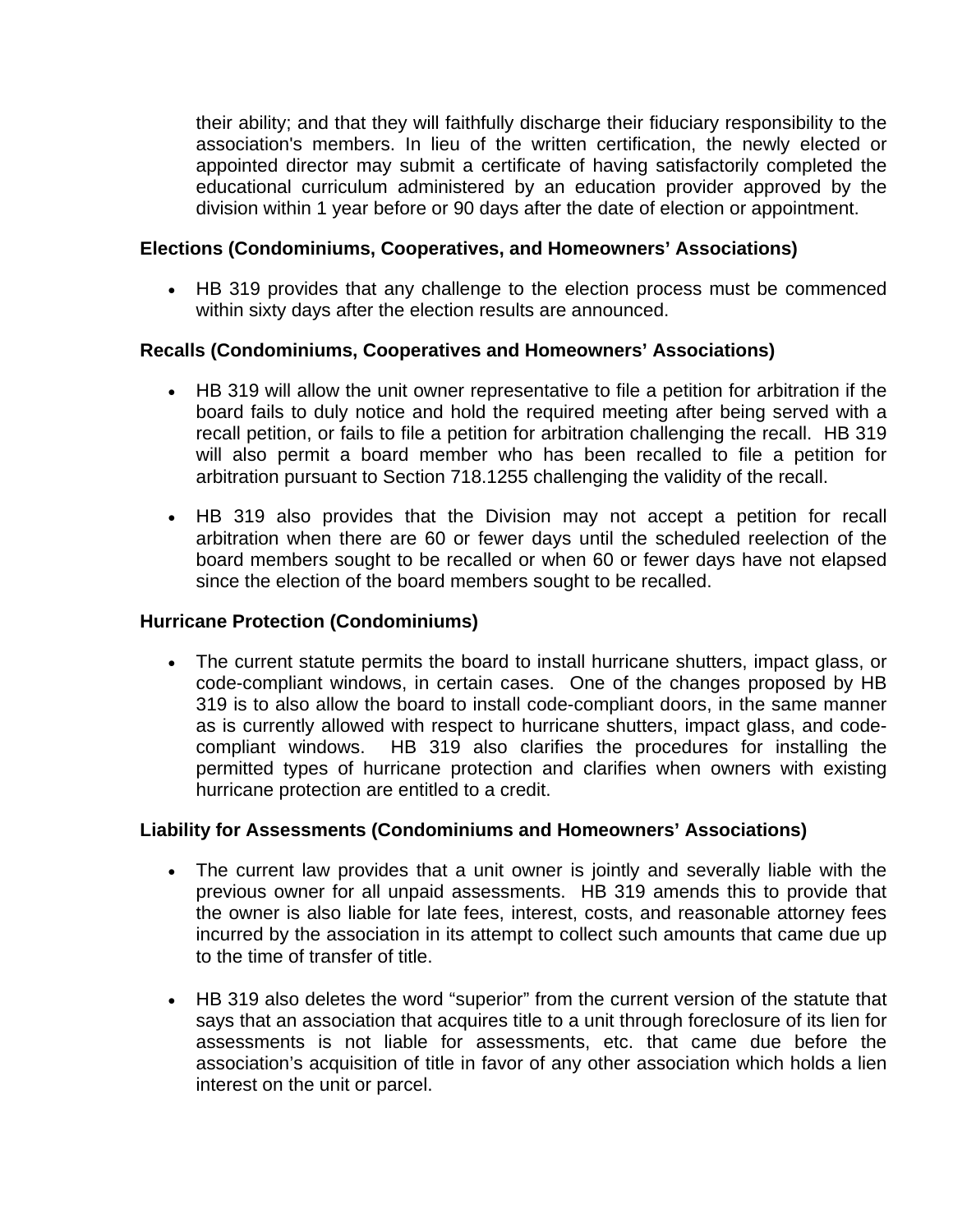## **Suspension of Use Rights (Condominiums, Cooperatives and Homeowners' Associations)**

 The current law permits suspension of use rights for violations of the governing documents. HB 319 clarifies that certain use rights cannot be suspended for violations of the governing documents, including limited common elements, common elements or common areas needed to access the unit or parcel, utility services provided to the unit or parcel, parking spaces, or elevators.

## **Suspension of Voting Rights (Condominiums, Cooperatives and Homeowners' Associations)**

• The current law provides if the voting rights of a unit or parcel has been suspended by the association, it may not be counted towards the total number of voting interests necessary to constitute a quorum, the number of voting interests required to conduct an election, or the number of voting interests required to approve an action. HB 319 changes the wording of the current law to provide that notwithstanding an association's declaration, articles of incorporation, or bylaws, the requirements to establish a quorum, conduct an election, or obtain membership approval, shall be reduced by the number of suspended voting interests or consent rights.

## **Phase Condominiums**

• The current law allows phases to be added to a phase condominium within 7 years after the date of recording the original declaration of condominium submitting the initial phase to condominium ownership. HB 319 will allow the 7-year deadline to be extended if an amendment to the declaration is approved by the unit owners.

### **Creating a Condominium within a Condominium**

 HB 319 creates Section 718.406, Florida Statutes, which will allow the creation of a condominium within an already existing condominium.

### **Condominium Ombudsman**

 The current law provides that an officer or full-time employee of the ombudsman's office may not actively engage in any other business or profession. HB 319 amends this section of the law to clarify that an officer or full-time employee of the ombudsman's office may not engage in any other business or profession if it directly or indirectly relates to or conflicts with his or her work in the ombudsman's office.

# **Condominium Bulk Buyers**

 The current bulk buyer provisions are set to expire on July 1, 2012. HB 319 proposes to extend the bulk buyer law to July 1, 2015.